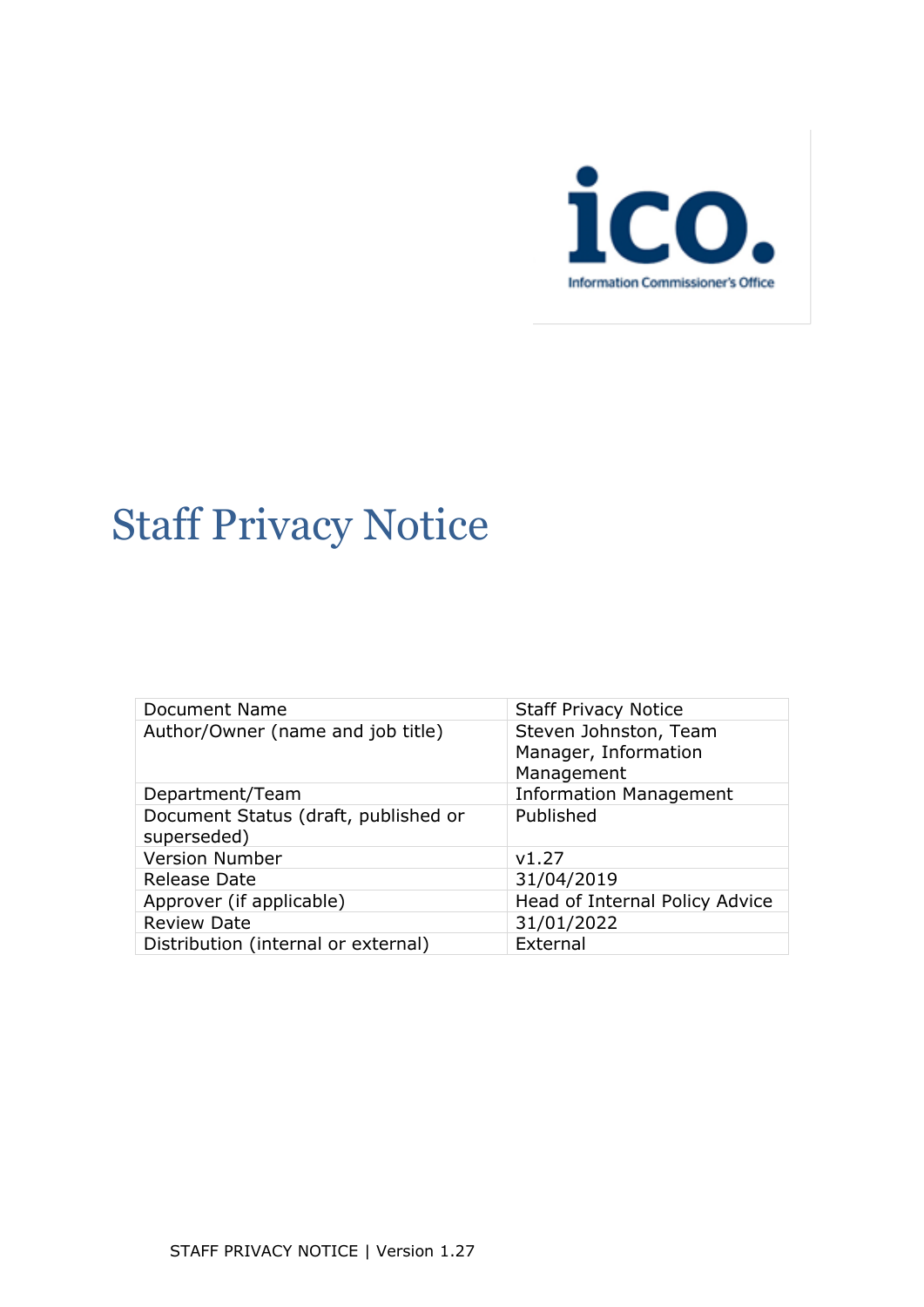# Staff Privacy Notice

As an employer the Information Commissioners Office (ICO) must meet its contractual, statutory and administrative obligations. We are committed to ensuring that the personal data of our employees is handled in accordance with the principles set out in the Commissioner's [Guide to](https://ico.org.uk/for-organisations/guide-to-data-protection/)  [Data Protection.](https://ico.org.uk/for-organisations/guide-to-data-protection/)

This privacy notice tells you what to expect when the ICO collects personal information about you. It applies to all employees, exemployees, agency staff, contractors, secondees and non-executive directors. However the information we will process about you will vary depending on your specific role and personal circumstances.

The ICO is the controller for this information unless this notice specifically states otherwise. [Details of our Data Protection Officer can be found here.](https://ico.org.uk/global/privacy-notice/data-protection-officers-contact-details/)

This notice should be read in conjunction with our [global privacy notice](https://ico.org.uk/global/privacy-notice/) and our other corporate [policies and procedures.](https://ico.org.uk/about-the-ico/our-information/policies-and-procedures/) When appropriate we will provide a 'just in time' notice to cover any additional processing activities not mentioned in this document.

# In this notice

- [How do we get your information](#page-1-0)
- [What personal data we process and why](#page-2-0)
- [Lawful basis for processing your personal data](#page-5-0)
- [How long we keep your personal data](#page-6-0)
- [Data sharing](#page-6-1)
- [Do we use any data processors](#page-6-2)
- [Your rights in relation to this processing](#page-6-3)
- [Transfers of personal data](#page-7-0)
- [Further information](#page-7-1)

# <span id="page-1-0"></span>How do we get your information

We get information about you from the following sources:

- Directly from you.
- From an employment agency.
- From your employer if you are a secondee.
- From referees, either external or internal.
- From security clearance providers.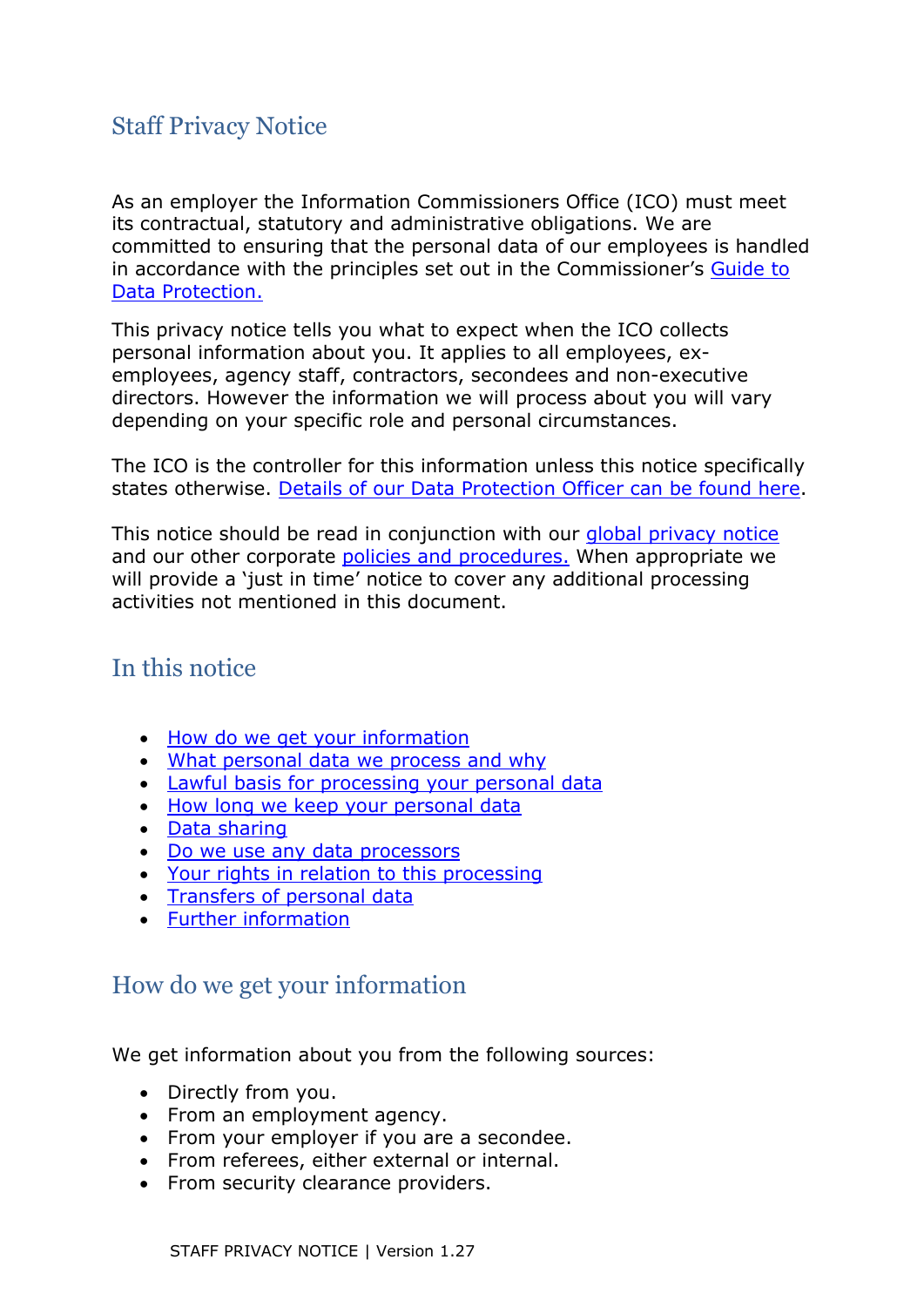- From Occupational Health and other health providers.
- From Pension administrators and other government departments, for example tax details from HMRC.
- From your Trade Union.
- From the [Car Parking Scheme.](#page-7-2)
- From providers of staff benefits.
- CCTV images from our landlords or taken using our own CCTV systems.

# <span id="page-2-0"></span>What personal data we process and why

We process the following categories of personal data:

## Information related to your employment

We use the following information to carry out the contract we have with you, provide you access to business services required for your role and manage our human resources processes. We will also use it for our regulatory purposes in our role as a supervisory authority and to fulfil our role of promoting openness by public bodies and data privacy for individuals.

- Personal contact details such as your name, address, contact telephone numbers (landline and mobile) and personal email addresses.
- Your date of birth, gender and NI number.
- Your photograph.
- A copy of your passport or similar photographic identification and / or proof of address documents.
- Marital status.
- Your next of kin, emergency contacts and their contact information.
- Employment and education history including your qualifications, job application, employment references, right to work information and details of any criminal convictions that you declare.
- Location of employment (e.g. Wilmslow or regional offices).
- Details of any secondary employment, political declarations, conflict of interest declarations or gift declarations.
- [Security clearance](#page-12-0) details including basic checks and higher security clearance details according to your job.
- Any criminal convictions that you declare to us.
- Your responses to [staff surveys](#page-7-3) if this data is not anonymised.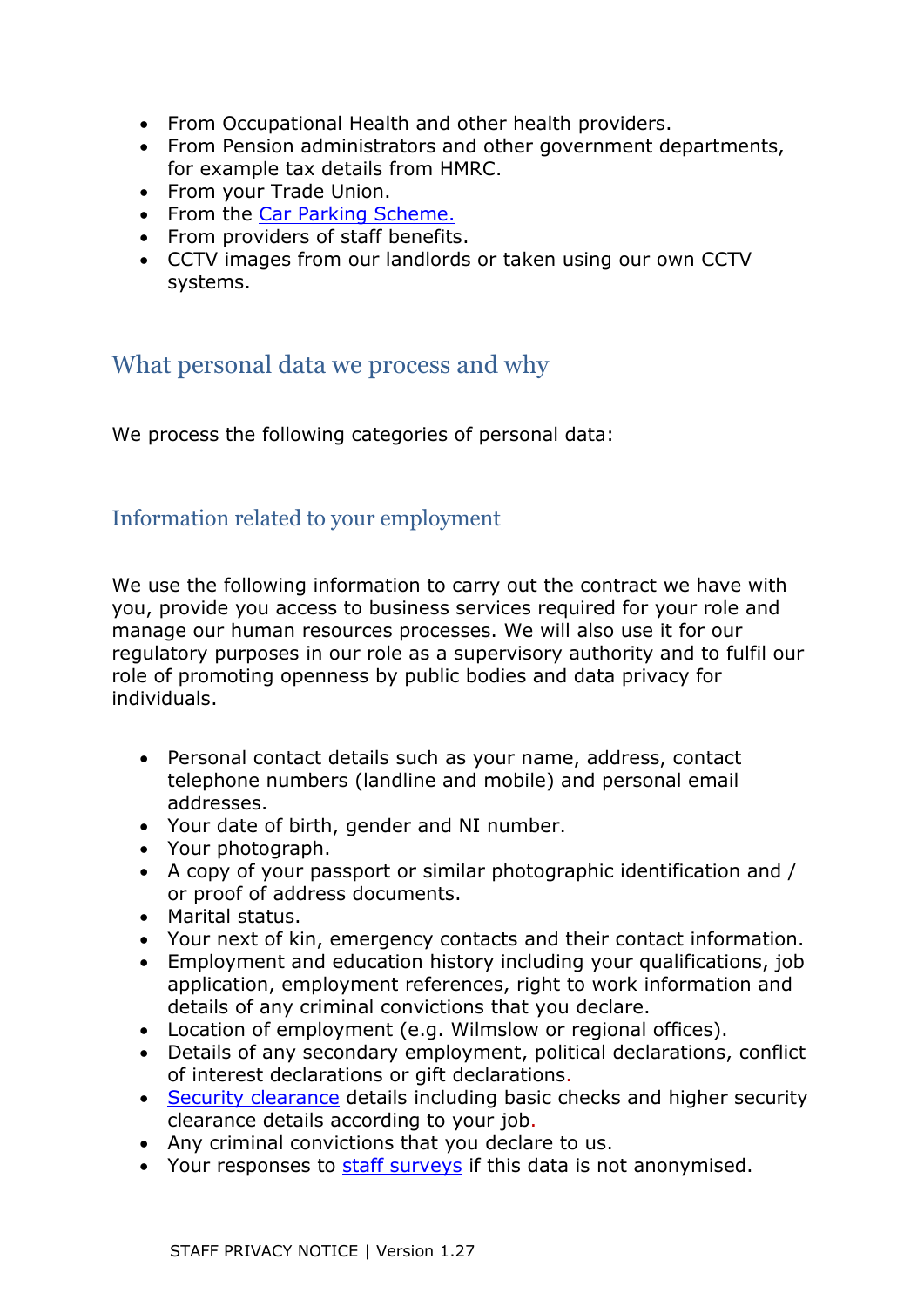- Your political declaration form in line with our policy and procedure regarding party political activities.
- Any content featuring you produced for use on our website, intranet or social media such as videos, authored articles, blog posts and speech transcripts.

## Information related to your salary, pension and loans

We process this information for the payment of your salary, pension and other employment related benefits. We also process it for the administration of statutory and contractual leave entitlements such as holiday or maternity leave.

- Information about your job role and your employment contract including; your start and leave dates, salary (including grade and salary band), any changes to your employment contract, working pattern (including any requests for flexible working).
- Details of your time spent working and any overtime, expenses or other payments claimed, including details of any [loans](#page-12-1) such as for travel season tickets.
- Details of any leave including sick leave, holidays, special leave etc.
- Pension details including membership of both state and occupational pension schemes (current and previous).
- Your bank account details, payroll records and tax status information.
- [Trade Union membership](#page-11-0) for the purpose of the deduction of subscriptions directly from salary.
- Details relating to Maternity, Paternity, Shared Parental and Adoption leave and pay. This includes forms applying for the relevant leave, copies of MATB1 forms/matching certificates and any other relevant documentation relating to the nature of the leave you will be taking.

## Information relating to your performance and training

We use this information to assess your performance, to conduct pay and grading reviews and to deal with any employer / employee related disputes. We also use it to meet the training and development needs required for your role.

• Information relating to your performance at work e.g. probation reviews, PDRs, promotions.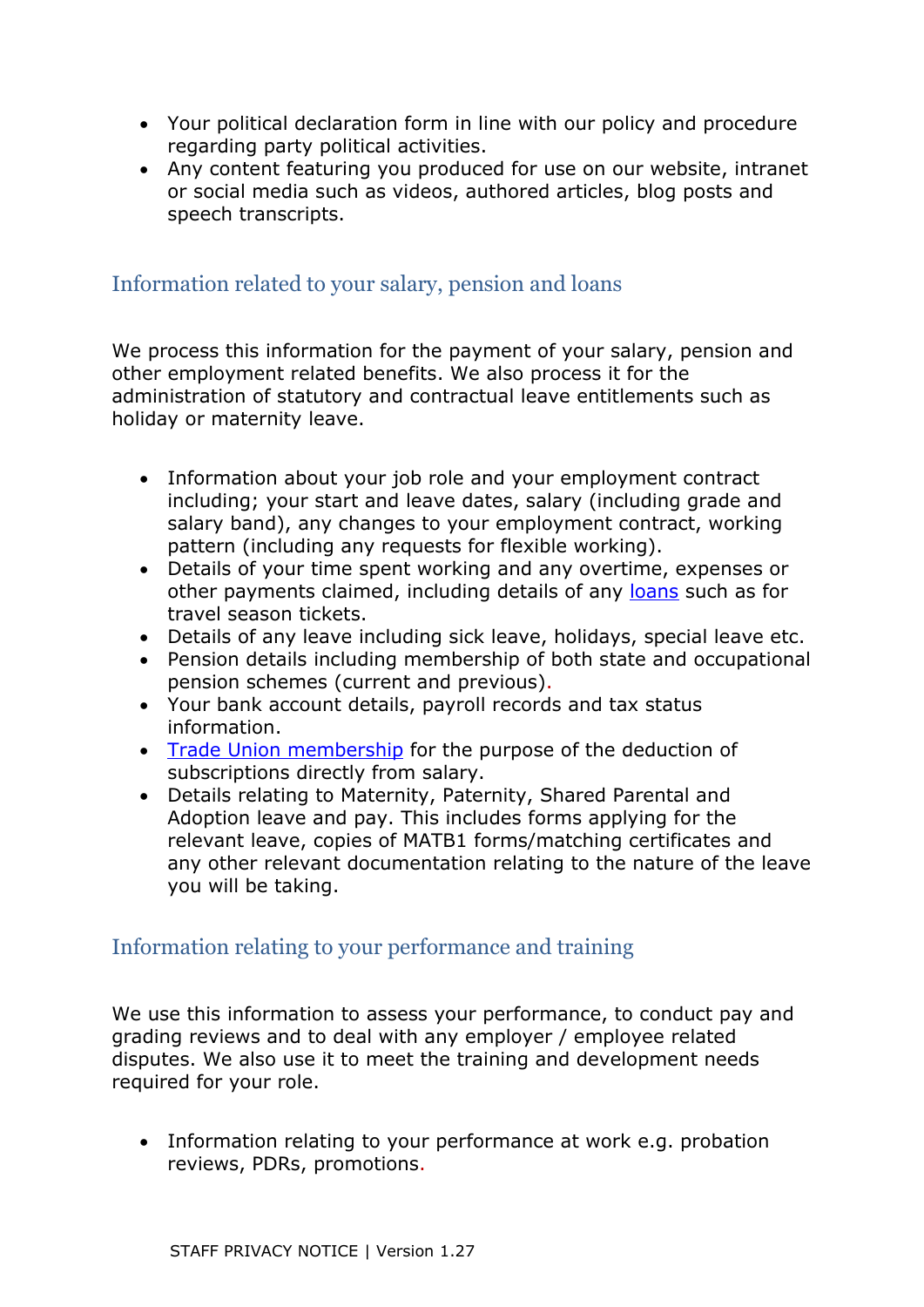- Grievance and dignity at work matters and investigations to which you may be a party or witness.
- Disciplinary records and documentation related to any investigations, hearings and warnings/penalties issued.
- [Whistleblowing](#page-8-0) concerns raised by you, or to which you may be a party or witness.
- Information related to your training history and [development needs.](#page-9-0)
- Leadership development profiles (360, TMS)
- Audio and video from any training sessions you attend that are being recorded.

# Information relating to monitoring

We use this information to assess your compliance with corporate policies and procedures and to ensure the security of our premises, IT systems and employees.

- Information about your access to data held by us for the purposes of [criminal enforcement](#page-11-1) if you are involved with this work.
- Information derived from [monitoring](#page-11-2) IT acceptable use standards.
- [Photos](#page-12-2) and [CCTV](#page-12-3) images.

# Information relating to your health and wellbeing and other special category data

We use the following information to comply with our legal obligations and for equal opportunities monitoring. We also use it to ensure the health, safety and wellbeing of our employees.

- Health and wellbeing information either declared by you or obtained from health checks, eye examinations, [occupational health](#page-10-0) referrals and reports, sick leave forms, health management questionnaires or fit notes i.e. Statement of Fitness for Work from your GP or hospital.
- Accident records if you have an accident at work.
- Details of any desk audits, access needs or reasonable adjustments.
- Information you have provided regarding Protected Characteristics as defined by the Equality Act and s.75 of the Northern Ireland Act for the purpose of [equal opportunities monitoring.](#page-8-1) This includes racial or ethnic origin, religious beliefs, disability status, and gender identification and may be extended to include other protected characteristics.
- Any information you provide to any of our equality and diversity networks; Women and Allies, Pride, REACH, Healthy Minds and Access Inclusion.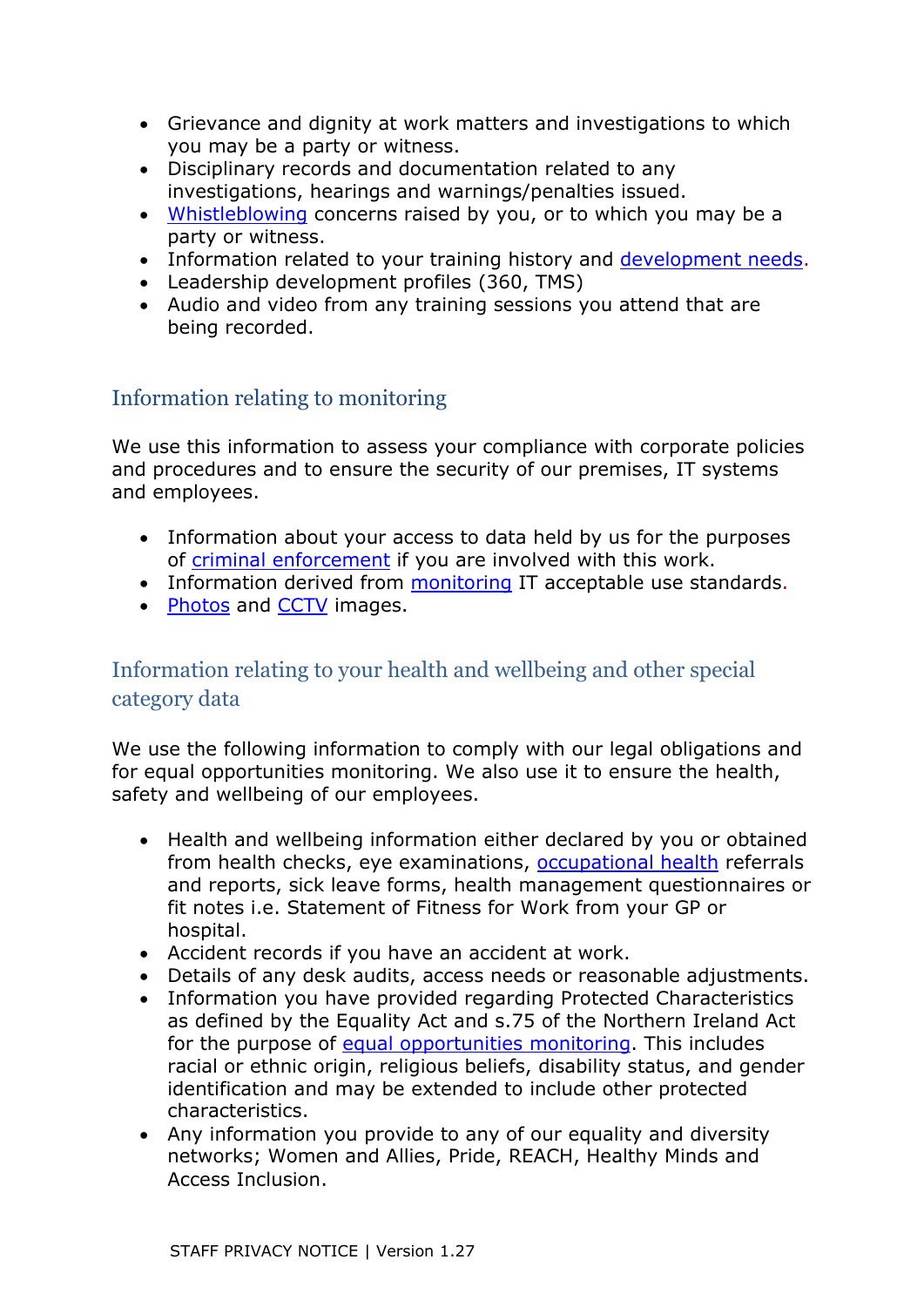# <span id="page-5-0"></span>Lawful basis for processing your personal data

Depending on the processing activity, we rely on the following lawful basis for processing your personal data under the UK GDPR:

- Article 6(1)(b) which relates to processing necessary for the performance of a contract.
- Article 6(1)(c) so we can comply with our legal obligations as your employer.
- Article 6(1)(d) in order to protect your vital interests or those of another person.
- Article 6(1)(e) for the performance of our public task.
- Article 6(1)(f) for the purposes of our legitimate interest.

#### Special category data

Where the information we process is special category data, for example your health data, the additional bases for processing that we rely on are:

- Article 9(2)(a) your explicit consent.
- Article 9(2)(b) which relates to carrying out our obligations and exercising our rights in employment and the safeguarding of your fundamental rights.
- Article 9(2)(c) to protect your vital interests or those of another person where you are incapable of giving your consent.
- Article 9(2)(f) for the establishment, exercise or defense of legal claims.
- Article  $9(2)(q)$  where processing is necessary for reasons of substantial public interest
- Article 9(2)(j) for archiving purposes in the public interest.

In addition we rely on the processing condition at Schedule 1 part 1 paragraph 1 of the DPA 2018. This relates to the processing of special category data for employment purposes. Our [Appropriate Policy](https://ico.org.uk/about-the-ico/our-information/safeguards-policy/safeguards-policy-special-categories-of-personal-data-and-criminal-convictions/)  [Document](https://ico.org.uk/about-the-ico/our-information/safeguards-policy/safeguards-policy-special-categories-of-personal-data-and-criminal-convictions/) provides further information about this processing.

#### Criminal convictions and offences

We process information about staff criminal convictions and offences. The lawful basis we rely to process this data are: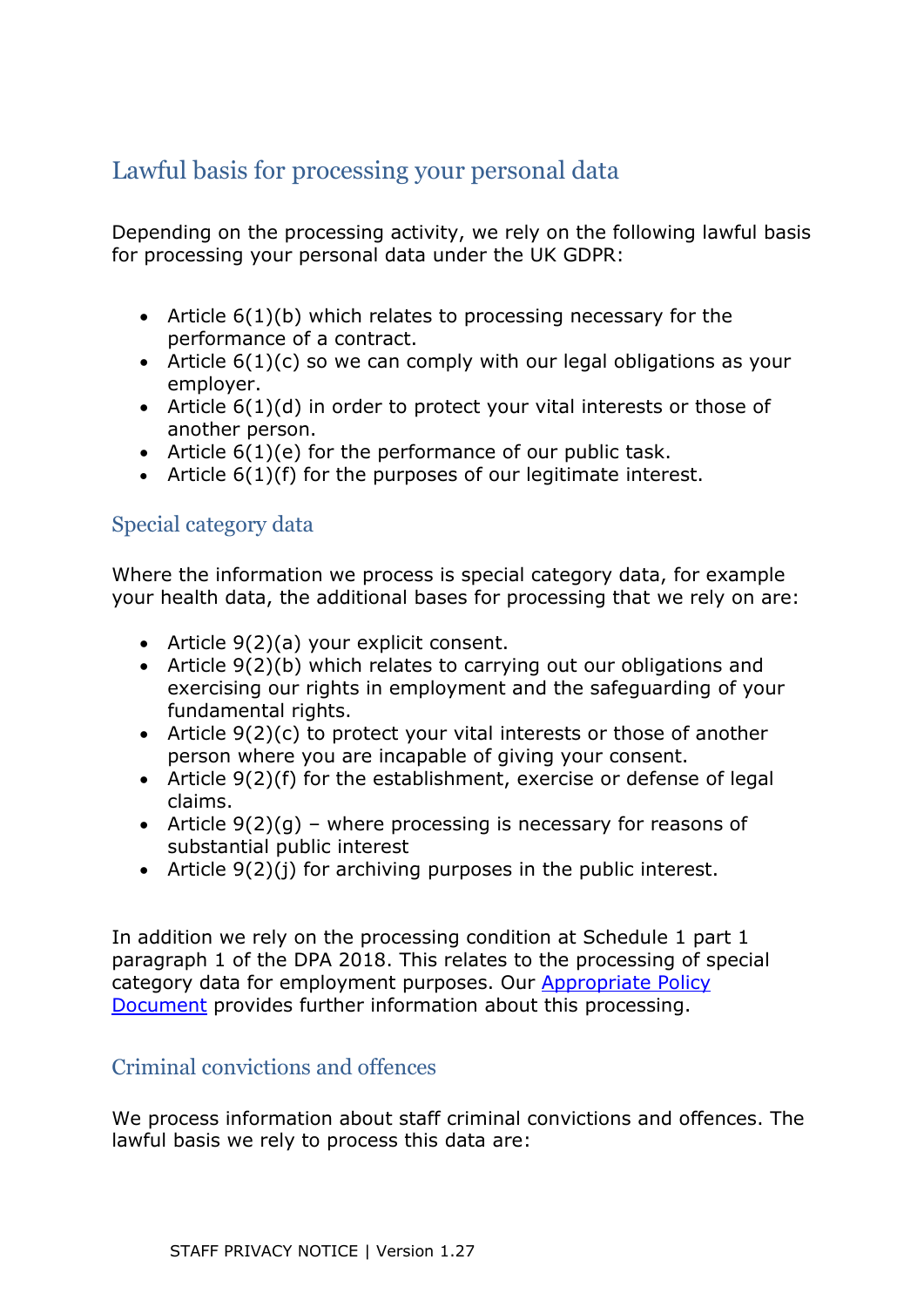- Article  $6(1)(e)$  for the performance of our public task. In addition we rely on the processing condition at Schedule 1 part 2 paragraph 6(2)(a) of the DPA 2018.
- Article 6(1)(b) for the performance of a contract. In addition we rely on the processing condition at Schedule 1 part 1 paragraph 1 of the DPA 2018.

Our [Appropriate Policy Document](https://ico.org.uk/about-the-ico/our-information/safeguards-policy/safeguards-policy-special-categories-of-personal-data-and-criminal-convictions/) provides further information about this processing.

# <span id="page-6-0"></span>How long we keep your personal data

For further information about how long we hold your personal data, see our [Retention and Disposal Policy.](https://ico.org.uk/media/about-the-ico/policies-and-procedures/4018504/retention-and-disposal-policy.pdf)

# <span id="page-6-1"></span>Data Sharing

In some circumstances, such as under a court order, we are legally obliged to share information. We may also share information about you with third parties including our data processors, training providers, government agencies and external auditors. For example, we may share information about you with HMRC for the purpose of collecting tax and national insurance contributions.

Additionally we are required under the Public Records Act 1958 (as amended) to transfer records to the National Archives (TNA) for permanent preservation. Some of these records may include the personal data of our current and former employees. Full consideration will be given to Data Protection and Freedom of Information legislation when making decisions about whether such records should be open to the public.

# <span id="page-6-2"></span>Do we use any data processors?

Yes - a list of our data processors can be found at [Annex A.](#page-14-0)

# <span id="page-6-3"></span>Your rights in relation to this processing

As an individual you have certain rights regarding our processing of your personal data, including a right to lodge a complaint with the Information Commissioner as the relevant supervisory authority.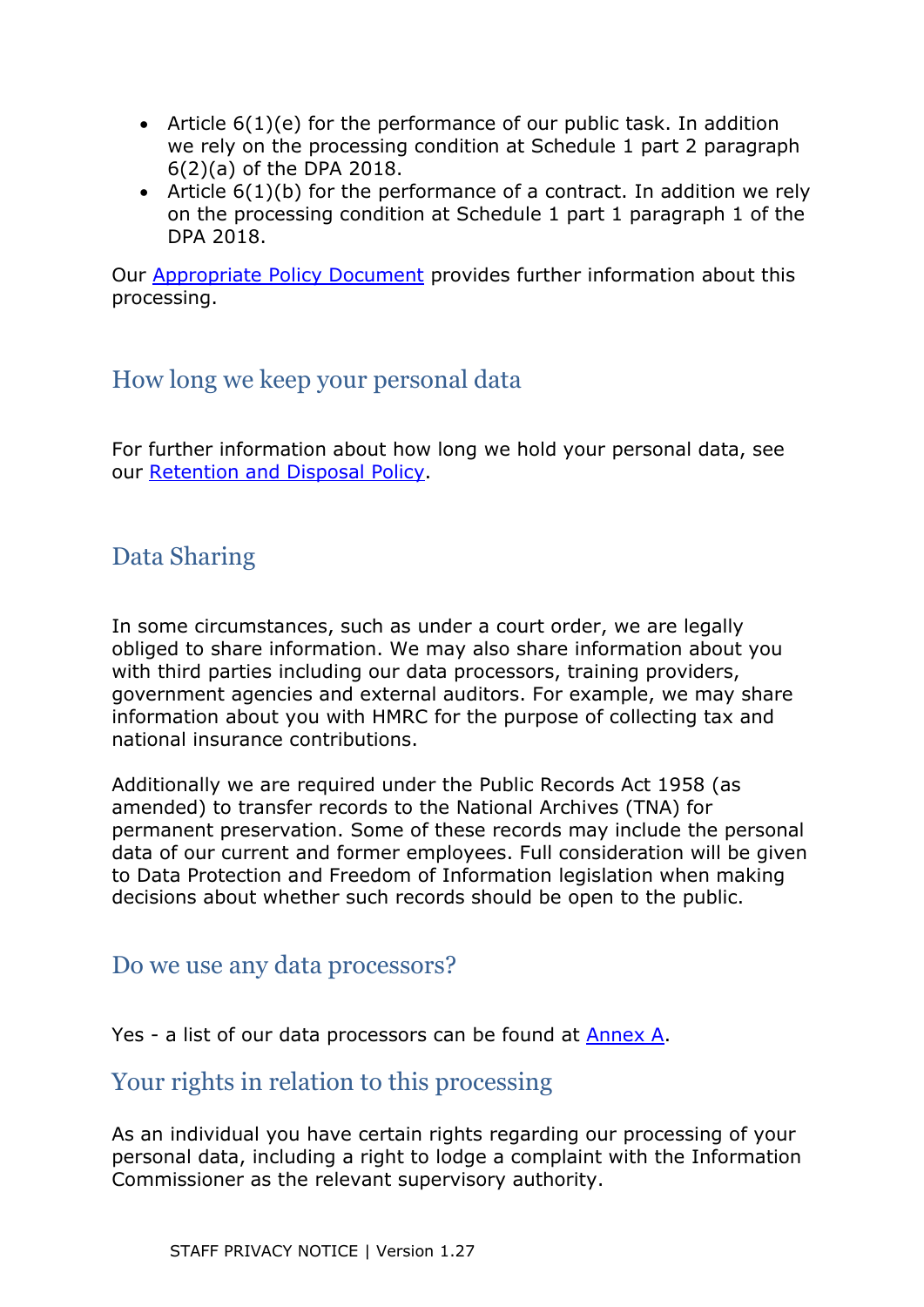For more information on your rights, please see ['Your rights as an](https://ico.org.uk/global/privacy-notice/your-data-protection-rights/)  [individual'.](https://ico.org.uk/global/privacy-notice/your-data-protection-rights/)

# <span id="page-7-0"></span>Overseas transfers of personal data

We don't routinely transfer staff personal data overseas but when this is necessary we ensure that we have appropriate safeguards in place.

# <span id="page-7-1"></span>Further information

#### Personnel files

Both physical and electronic records are held for each member of staff. Data is held securely on ICO systems and at our premises. Some data is held securely with our off site storage contractor Restore PLC. A link to their privacy notice can be found in [Annex A.](#page-14-0)

You can request your personnel file by emailing the [HRteam](mailto:hrteam@ico.org.uk) or by submitting an access request to [accessicoinformation@ico.org.uk.](mailto:accessicoinformation@ico.org.uk) You can also make a verbal request for your information. You will not be able to take away your physical file. Your access request will be handled outside of our normal cases management systems with restricted access. We will consult internally with members of staff who might hold personal data about you.

## <span id="page-7-2"></span>Car park scheme

The car park scheme is operated by staff, though the ICO does process some of the personal information of scheme members in order to make deductions from your salary. Our facilities department also hold vehicle licence plate details linked to you. These details are deleted when members leave the scheme.

#### <span id="page-7-3"></span>Staff surveys

We conduct most staff surveys via the cloud based platforms Snap Surveys and Pulse 360. Any data collected is stored on UK servers. A link to their privacy notices can be found in [Annex A.](#page-14-0)

We take steps to ensure responses from staff are pseudonymised. This means that no one at the ICO will be able to link survey responses to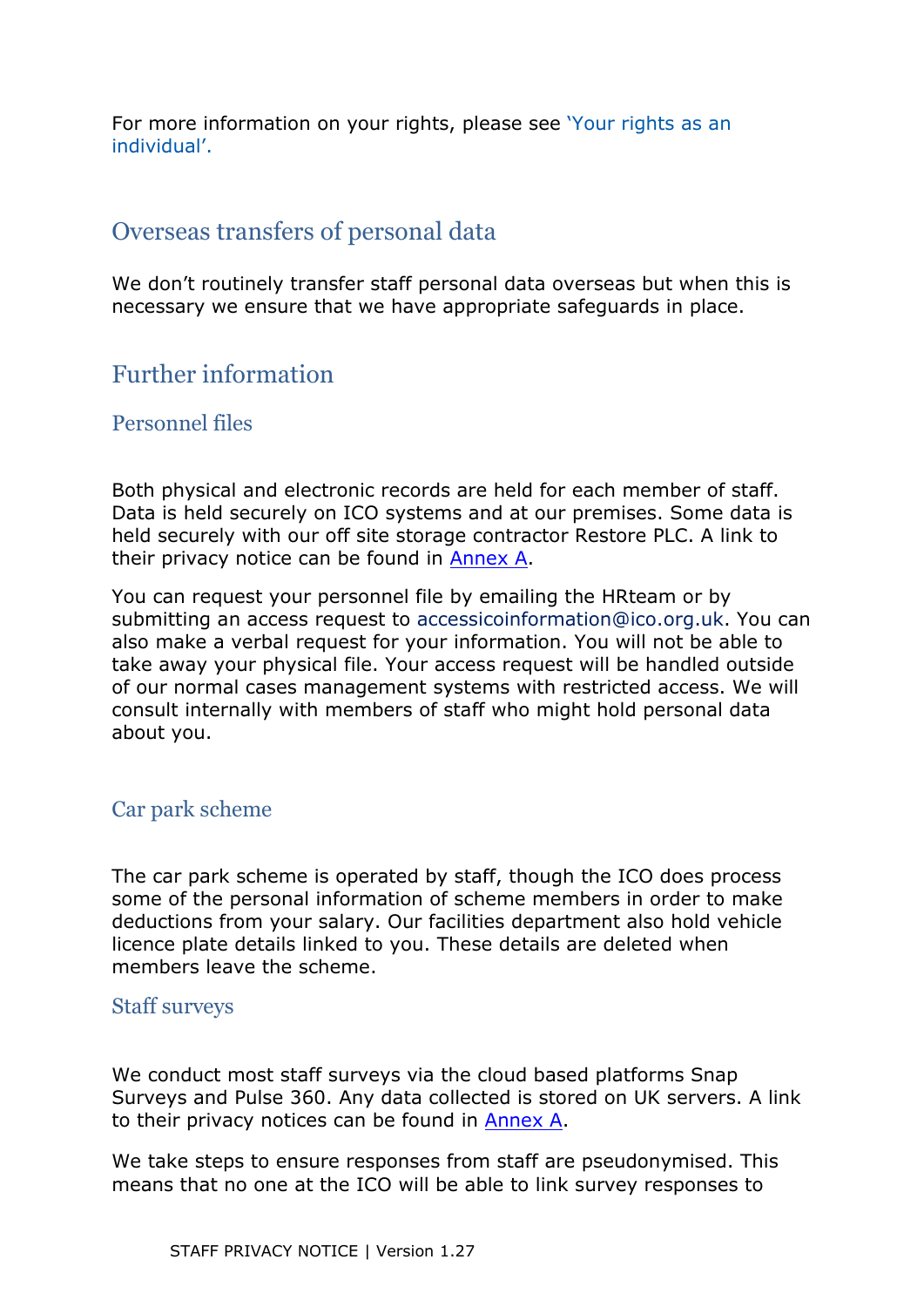particular individuals. Participation in most staff surveys is entirely optional.

Survey questions often require quantitative responses, however free text boxes are sometimes included. We would advise you not to share identifiable information about yourself in these boxes if you wish to remain anonymous. When appropriate we will also provide additional 'just in time' privacy information regarding specific surveys.

Responses to Health and Wellbeing surveys may be provided to external equality and diversity auditors.

#### <span id="page-8-0"></span>**Whistleblowers**

The ICO has a policy and procedure in place to enable its current staff and ex-employees to have an avenue for raising concerns about malpractice. If you wish to raise a concern please refer to ['Speak up' -](http://intranet.child.indigo.local/corporate-functions/organisational-development/Documents/Whistleblowing%20Policy%20v1.doc) The ICO's [whistleblowing policy and procedure.](http://intranet.child.indigo.local/corporate-functions/organisational-development/Documents/Whistleblowing%20Policy%20v1.doc) Information in this context is processed by us because it is necessary for our compliance with our legal obligations under the [Public Interest Disclosure Act 1998 a](http://www.legislation.gov.uk/ukpga/1998/23/contents)nd [The Public](http://www.legislation.gov.uk/nisi/1998/1763/contents)  [Interest Disclosure \(Northern Ireland\) Order 1998.](http://www.legislation.gov.uk/nisi/1998/1763/contents)

Although every effort will be taken to restrict the processing of your personal data and maintain confidentiality whether this is possible will be dependent on the nature of the concern and any resulting investigation.

#### <span id="page-8-1"></span>Equal opportunities monitoring

Equal opportunities information provided by job applicants is attached to the relevant application on our applicant tracking system Vacancy Filler when you apply for a role at the ICO. A link to their privacy notice can be found in [Annex A.](#page-14-0)

This information is not made available to any staff outside our recruitment team (including hiring managers) in a way which can identify you. This information is anonymised after six months and retained for reporting purposes only.

We may periodically participate in external audits to monitor our compliance with the Public Sector Equality Duty, therefore this equality and diversity information may be provided to external auditors. You may also be asked to participate in focus groups or interviews during the course of these audits, however participation is not mandatory. A link to the auditor's Privacy Notice can be found in [Annex A.](#page-14-0)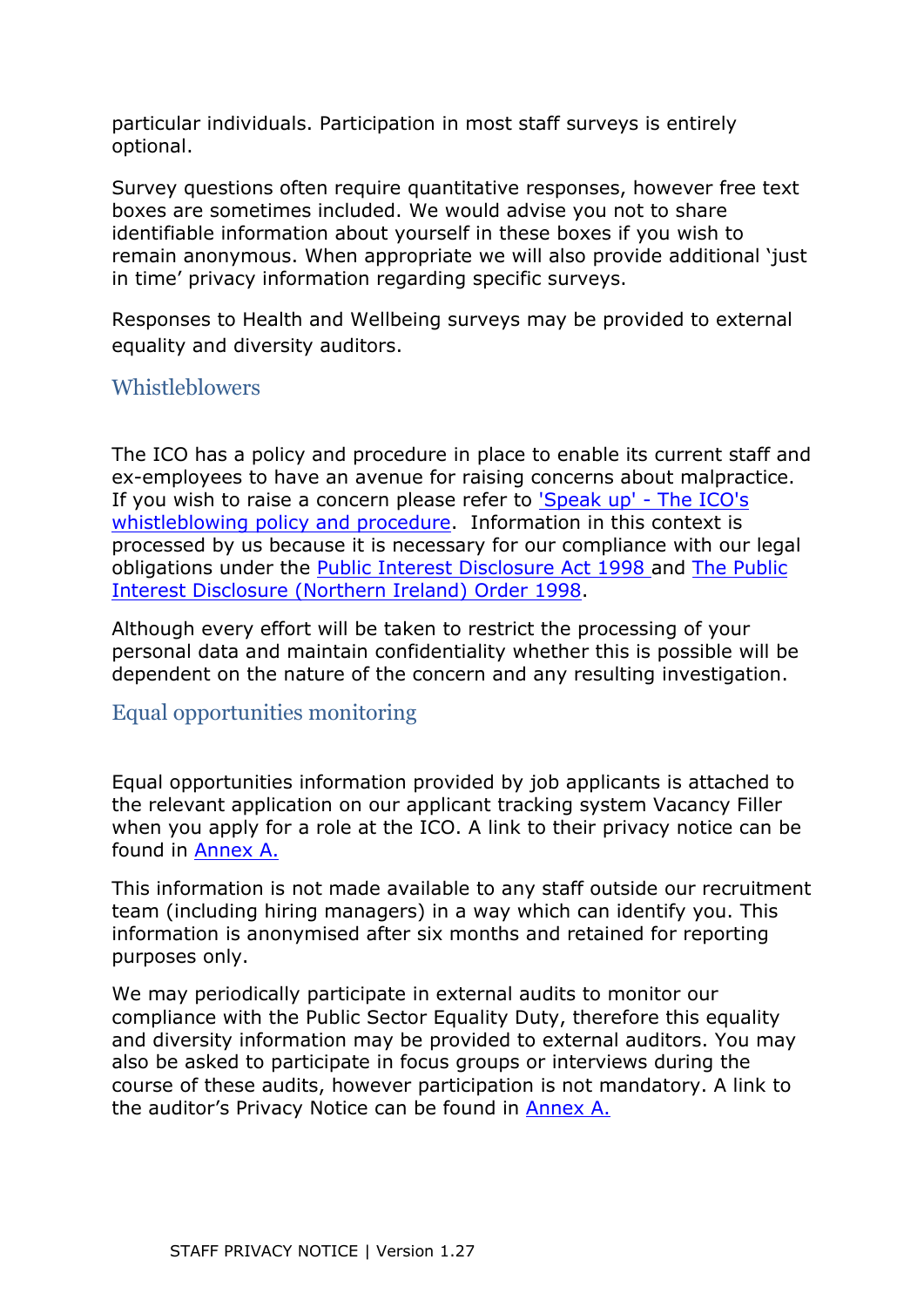## Equality and diversity networks

Our equality and diversity networks; Women and Allies, Pride, REACH, Healthy Minds and Access Inclusion help to raise awareness of equality and diversity issues across the ICO and contribute to the development of our internal policies, procedures and practices.

Any information you share with the networks will be treated by them in confidence. Network representatives may signpost you to other ICO staff, for example HR colleagues, or appropriate third party services. Your information will only be shared by the networks with a third party if you agree to this or it is necessary to protect your vital interests or those of another person.

## <span id="page-9-0"></span>Workforce Development and Planning

Our Workforce and Development and Planning department use online learning platforms such as Civil Service Learning for the facilitation of its work related courses. We also use Learning Pool. Links to their privacy notices can be found in [Annex A.](#page-14-0) We will share some information about you with these providers both prior to you joining the ICO and during your employment to ensure you have the necessary access to complete training required for your role.

We will also share information about you with our training providers. For example this will include information such as your name, contact details and job role. When necessary we will also share information about any dietary or access requirements that you might have when you attend training events.

Application forms to become a Mental Health First Aider are retained by the team for 3 years. Training is provided by MHFA England and staff are required to register for training via the MHFA website. For more information on how MHFA will process your personal data please see the MHFA England privacy policy.

#### Resources to help with your work

We provide access to memberships to professional bodies and journal subscriptions for the use as a resource to help you with your work. Any personal information shared with these organisations will be used to allow you to use those resources. The use of the resources should only be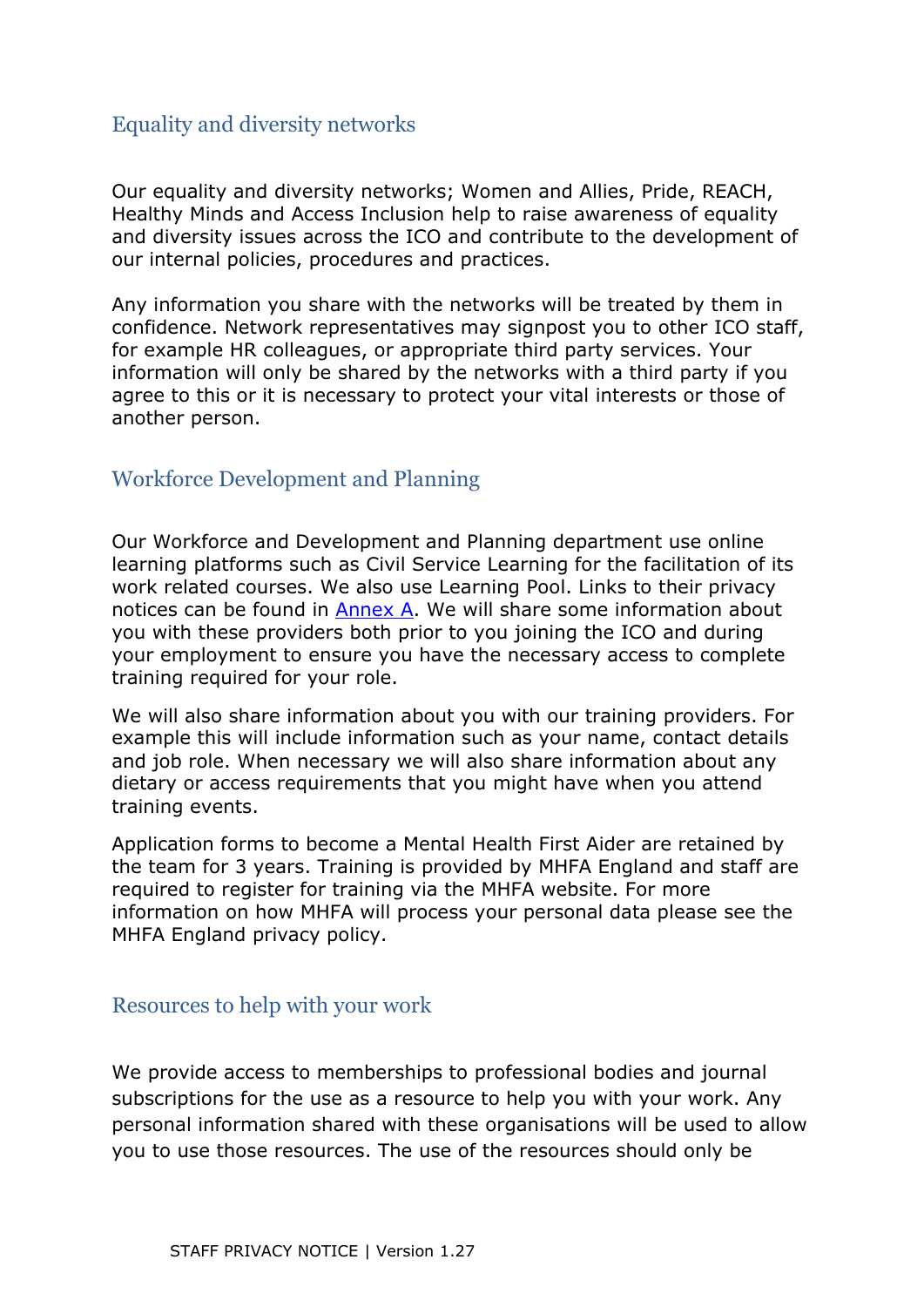within the suppliers' terms and conditions and in line with code of [conduct.](https://edrm/sites/corp/cgov/_layouts/15/DocIdRedir.aspx?ID=CORP-91339235-77)

Our memberships and subscriptions privacy notices can be accessed via the following links:

[Biometrics Institute](https://www.biometricsinstitute.org/privacy-policy/)

[BSI, BSOL](https://www.bsigroup.com/en-GB/about-bsi/legal/privacy-notice/) and [Standards development portal](https://standardsdevelopment.bsigroup.com/home/PrivacyNotice)

[Health Service Journal](https://wilmingtonhealthcare.com/privacy-policy/)

[IAPP](https://iapp.org/about/privacy-notice/)

[IEEE](https://www.ieee.org/security-privacy.html)

[MLex \(LexisNexis\)](https://www.lexisnexis.com/global/privacy/en/privacy-policy-uk.page)

[Harvard Business Review \(HBR\)](https://hbr.org/privacy-policy)

[MIT Technology Review](https://www.technologyreview.com/privacy/)

[Association of Computing Machinery](https://www.acm.org/privacy-policy)

[International Institute of Forecasters](https://forecasters.org/wp-content/uploads/IIF-PrivacyPolicy.pdf)

**[Politico](https://www.politico.com/privacy-policy)** 

**[JSTOR](https://www.ithaka.org/privacypolicy/)** 

Exponential View

#### <span id="page-10-0"></span>Occupational health

During your employment you may be referred to occupational health following a request to HR by you or your line manager. This may result in a face-to-face consultation, a telephone appointment with an occupational healthcare professional and/or a medical report from a GP or specialist.

We use Health Management Limited (HML) to provide our occupational health service. The information you provide will be held by HML, who will give us a fit to work certificate or a report with recommendations. A link to their privacy notice can be found in [Annex A.](#page-14-0)

HML act as our data processor in respect of our historic records that have not been used in relation to new referrals. In respect of new referrals which require HML to determine the means and purposes of processing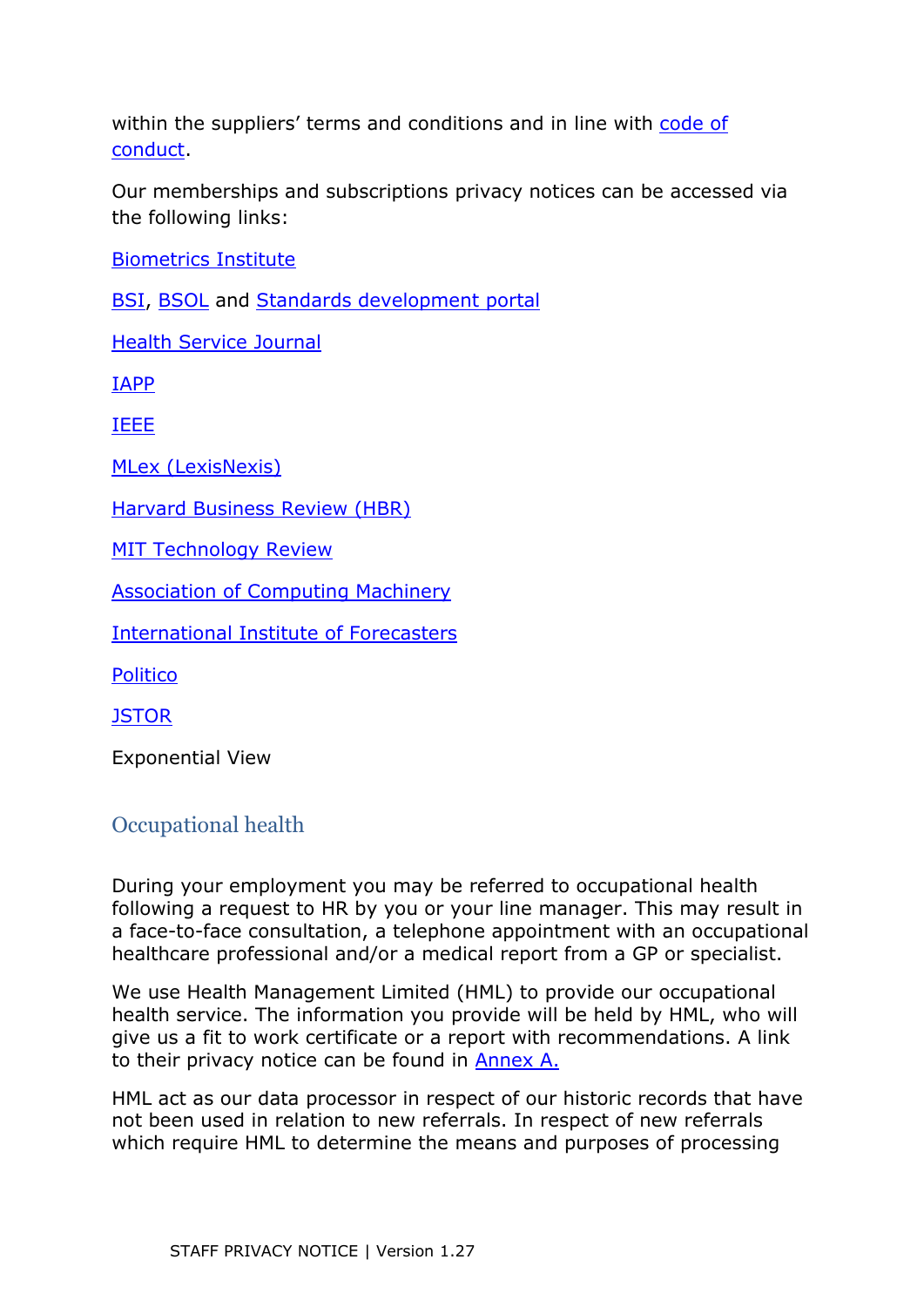HML is the data controller and the ICO is the controller for the information it generates and receives from HML in relation to referrals.

BUPA Occupational Health Ltd also provides health checks and screening service and eye tests. A link to their privacy notice can be found in Annex [A.](#page-14-0)

Clare and Illingworth provide eye tests for our employees and will share information with us about your eye examinations.

## <span id="page-11-0"></span>Trade Union Membership

The recognised unions at the ICO (the PCS and the FDA) are controllers for the personal information connected to your union membership. The ICO holds some PCS union subscription details in order to process salary deductions for union membership for which you will have given your consent.

#### <span id="page-11-2"></span>Monitoring of staff

All of our ICT systems, EDRM system and the swipe access system for the entry and exit of our premises are auditable and can be monitored, though we don't do so routinely.

We are committed to respecting individual users' reasonable expectations of privacy concerning the use of our ICT systems and equipment. However, we reserve the right to log and monitor such use in line with our Acceptable Use Policy.

Any targeted monitoring of staff will take place within the context of our disciplinary procedures.

#### <span id="page-11-1"></span>Staff involved in criminal enforcement

If you are involved with the process of criminal enforcement - some staff in Legal, Intelligence or the Financial Recovery Unit - we monitor and log your access to the information being processed.

Part 3 of the Data Protection Act 2018, which concerns law enforcement processing requires us to keep logs. Section 62 states that these logs that make it possible to establish the identity of the person who consulted the data, the date and time it was consulted and the justification for doing so. Beyond this, the logs must make it possible to establish the identity of the person disclosing the data, the date and time it occurred and the identity of the recipients. These logs will be kept to assist with self-monitoring by the ICO, including internal disciplinary proceedings, verifying the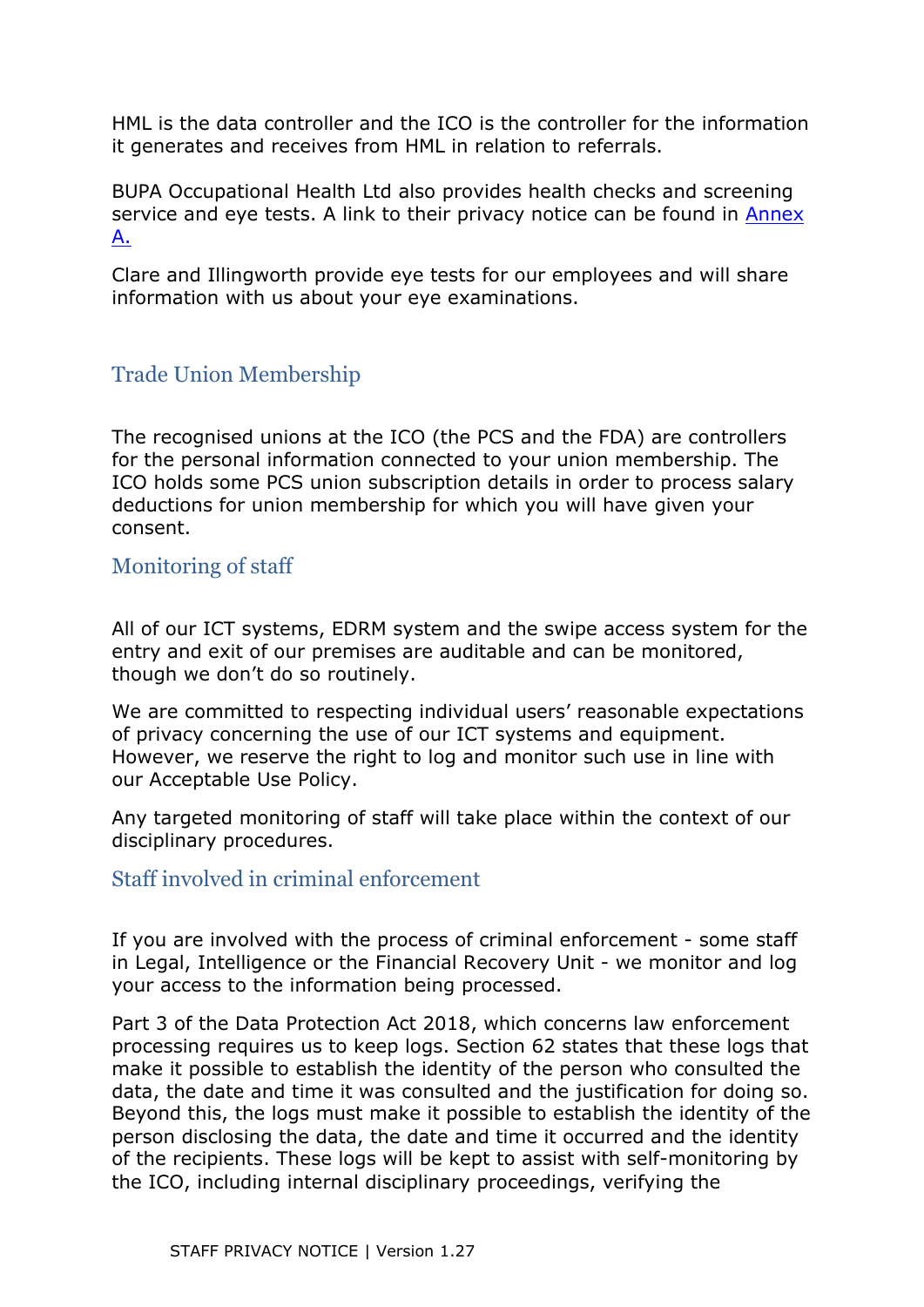lawfulness of the processing, ensuring the integrity and security of personal data, and for the purposes of criminal or regulatory proceedings.

#### <span id="page-12-1"></span>Financial monitoring

We use a financial accounting system (Microsoft Dynamics GP) to log every financial transaction. This includes any transactions or loans made by or to staff. If an outstanding debt by a member of staff is highlighted via this process, the ICO will use this information to take steps to recover the outstanding amount.

#### <span id="page-12-0"></span>Security clearance

Basic security checks and / or advanced checks based on your role in line with the [Baseline Personnel Security Standards a](https://www.gov.uk/government/publications/government-baseline-personnel-security-standard)nd the government [Security Policy Framework](https://www.gov.uk/government/publications/security-policy-framework) are carried out by HMRC on our behalf.

The ICO's security clearance applications are processed by HMRC. Scottish applicants are required to complete a Basic Disclosure check via Disclosure Scotland.

In addition some staff are required to get Security Clearance, Developed Vetting (DV) or a Counter Terrorist Check (CTC) which is also carried out by HMRC. The outcome of these checks are stored on our systems.

#### <span id="page-12-2"></span>Security passes

All staff are all issued with a security pass that displays their name, department, staff reference number and photograph. Staff pass details (names, numbers and photographs) are held on a standalone machine controlled by Facilities and can only be accessed by a restricted number of people. Photographs are uploaded to Minfo by HR staff. Should you lose your pass you will need to complete a lost security pass form and return it to Facilities. When you leave the ICO your details are deleted as soon as possible from this system.

#### <span id="page-12-3"></span>**CCTV**

We operate CCTV inside our Wilmslow premises to monitor access to certain areas of the office. Further information is available in our CCTV policy.

Additionally staff working in Wilmslow, regional and London offices may be filmed by CCTV which is owned and operated by the landlords or owners of the buildings in which our offices are situated. The ICO is not the data controller for this information.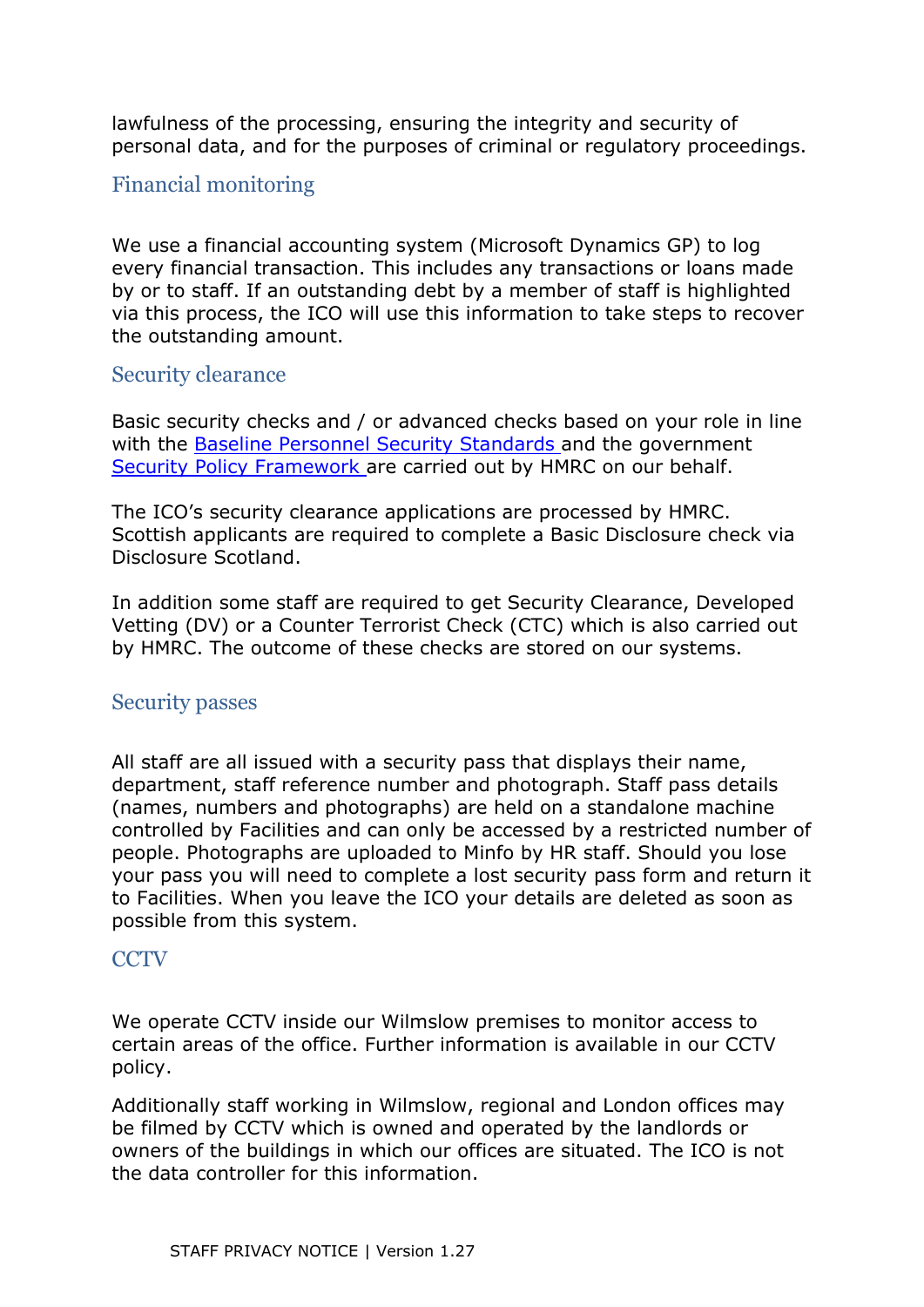#### Disclosures in response to information requests

As both a public authority and controller we receive information requests under the Freedom of Information Act (2000) and the UK GDPR and we must consider whether to disclose information about our staff in response to these requests.

We will normally disclose work-related information about staff in a publicfacing role. We may also disclose information about staff members whose work is purely administrative if their names are routinely sent out externally.

It is less likely that information about those who do not deal directly with the public in an operational capacity will be disclosed. The Executive Team and the Senior Leadership Team will have more information disclosed about them, such as photographs and biographical detail, due to their position at the ICO.

We will consider withholding information if we think that it will prejudice our regulatory role or the rights and safety of our staff, irrespective of grade or position.

The type of information you can expect we will routinely disclose is as follows:

- Name and work contact details.
- Pay bands (not your exact salary).
- How long you have worked at the ICO, your current role, any previous roles or secondments and what your role involves.
- Your position in the corporate structure.
- Business related entries in your diary/calendar.
- Summaries of expense claims without details of where you stayed, where you ate or your itinerary.
- Any work related training at the ICO.
- Any work related opinions or conversations, for example case notes, emails or Teams instant messages.

The list above does not include every area where we might disclose information about you. The type of information provided will only concern your professional life at the ICO. We will not disclose non-work related personal or special category data.

When we are asked to disclose diary or calendar information due consideration will be given to the safety of our staff. Where this information is requested outside of an FOI request our staff are advised to consult with their manager before sharing information about a staff member, especially when it concerns movements or whereabouts.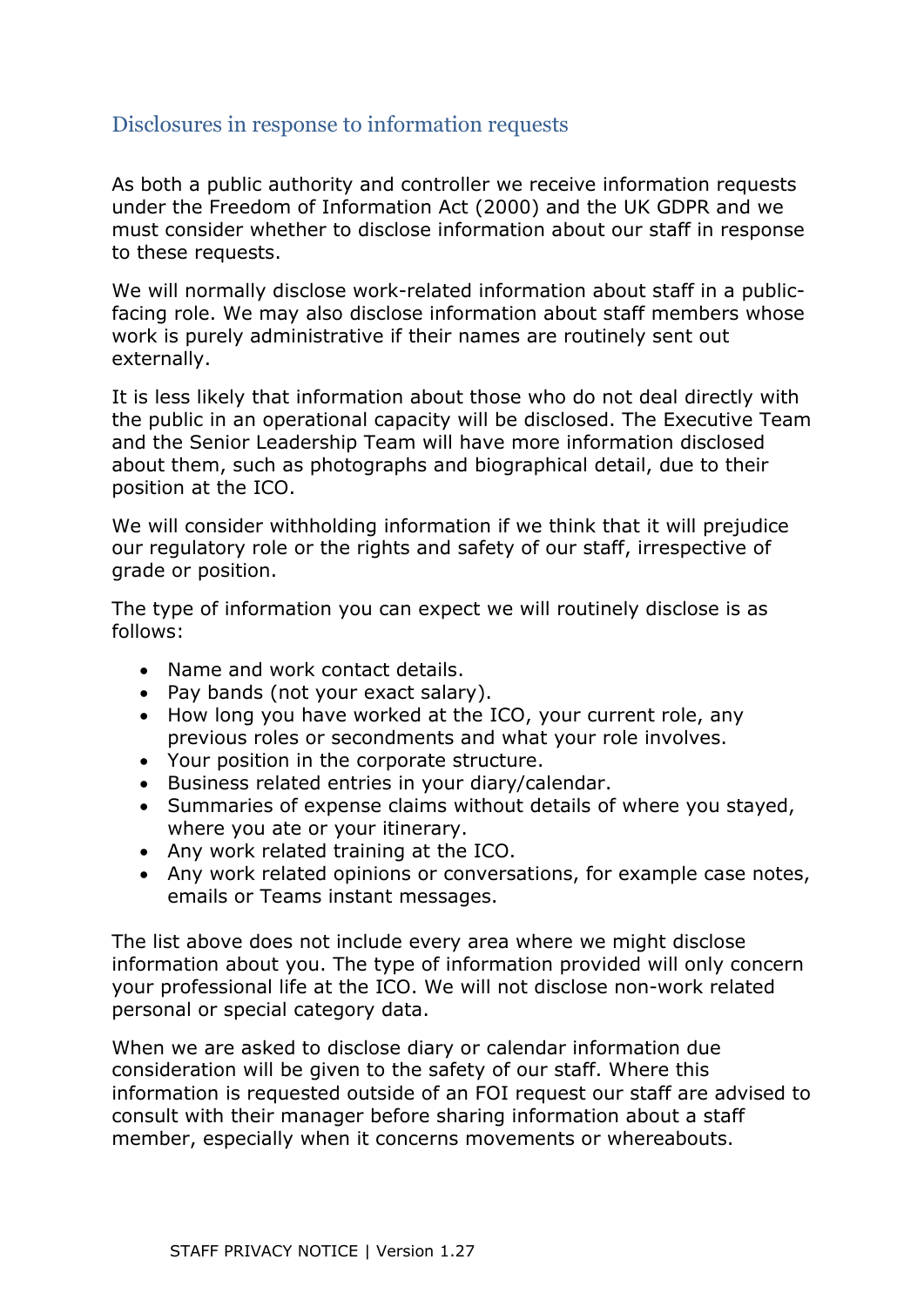We will consult with you prior to deciding whether to disclose any information that we consider would not be within your reasonable expectations.

Before you begin working at the ICO, contact HR if you need to make us aware of a specific reason why your information cannot be provided as part of a disclosure. At any later point, if you have any concerns about information being released you need to inform us of this fact.

#### Requests for references

If you leave, or are thinking of leaving, we may be asked by your new or prospective employers to provide a reference. For example we may be asked to confirm the dates of your employment or your job role. If you are still employed by us at the time the request for a reference is received we will discuss this with you before providing this.

#### Car Sharing

The ICO Green Group operates a car sharing scheme with the aim of reducing our carbon emissions. If you sign up to this scheme then you will need to provide your name, place of work and some generalised information about your home location and the route you travel to work. Staff are discouraged from sharing their full home address as this information is published to all staff so colleagues interested in car sharing can identify suitable matches. Signing up for the scheme is voluntary and participants can withdraw and delete the information they provided at any time. The information will be kept for 12 months after the entry is last modified.

## <span id="page-14-0"></span>Annex A – Data Processors

Data processors are third parties who provide certain parts of our staff services for us. We have contracts in place with them and they cannot do anything with your personal information unless we have instructed them to do so. Our data processors are listed below.

| Data<br><b>Processor</b>  | <b>Purpose</b>                  | <b>Privacy Notice</b> |
|---------------------------|---------------------------------|-----------------------|
| Capita<br><b>Business</b> | Provider of<br>payroll services | Capita                |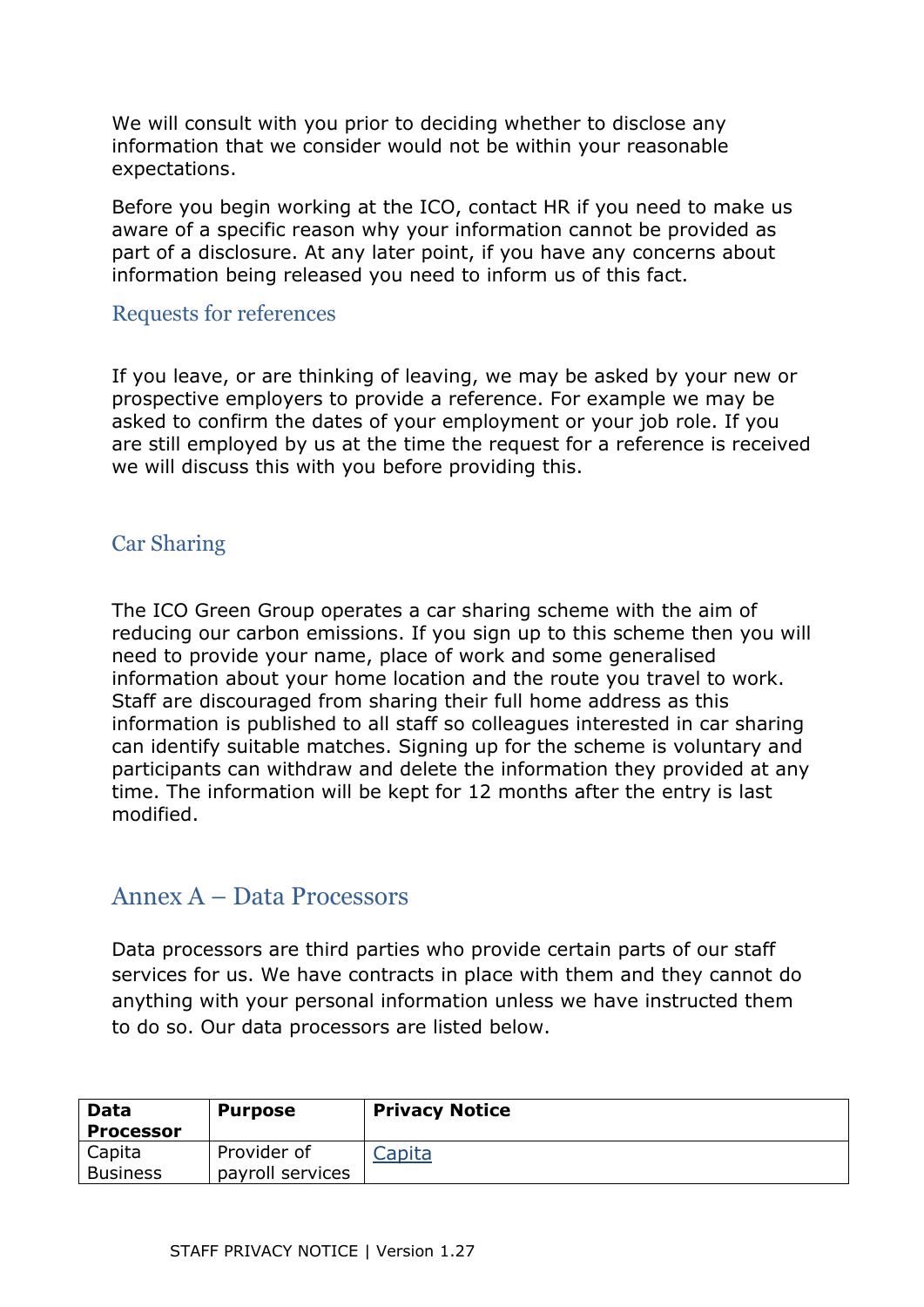| Services Ltd                                                     |                                                                          |                                     |
|------------------------------------------------------------------|--------------------------------------------------------------------------|-------------------------------------|
| Vacancy<br>Filler Ltd.                                           | Applicant<br>tracking system<br>for recruitment                          | <b>Vacancy Filler</b>               |
| Littlefish                                                       | Provider of our<br>managed IT<br>service for our<br>IT<br>infrastructure | Littlefish                          |
| <b>MyCSP</b>                                                     | For<br>administering<br>Civil Service<br>Pensions                        | <b>Civil Service Pension Scheme</b> |
| Condeco                                                          | Meeting Room<br>bookings                                                 | Condeco                             |
| <b>CEB</b>                                                       | Provider of<br>online tests                                              | CEB                                 |
| Hays<br>Specialist<br>Recruitment<br>Ltd (t/a Hays<br>Executive) | Recruitment<br>agency used<br>for senior<br>vacancies                    | <b>Hays Recruitment</b>             |
| <b>Health</b><br>Management<br>Ltd                               | Occupational<br>Health provider                                          | <b>Health Management</b>            |
| <b>BHSF</b><br>Employee<br><b>Benefits Ltd</b>                   | Staff cash<br>health plan                                                | <b>BHSF</b>                         |
| Legal and<br>General                                             | Partnership<br>pension<br>provider                                       | <b>Legal and General</b>            |
| <b>Bupa</b>                                                      | Private medical<br>care                                                  | <b>Bupa</b>                         |
| <b>CVS</b>                                                       | Childcare<br>voucher<br>provider                                         | <b>CVS</b>                          |
| Salary<br><b>Extras</b>                                          | Cycle to work<br>scheme                                                  | <b>Salary Extras</b>                |
| <b>HMRC</b>                                                      | Security<br>clearance<br>applications                                    | <b>HMRC</b>                         |
| Forbes                                                           | Legal services<br>provider                                               | <b>Forbes Solicitors</b>            |
| <b>CIPHR</b>                                                     | HR records and<br>database<br>system                                     | <b>CIPHR</b>                        |
| Civil Service                                                    | Training                                                                 | <b>Civil Service Learning</b>       |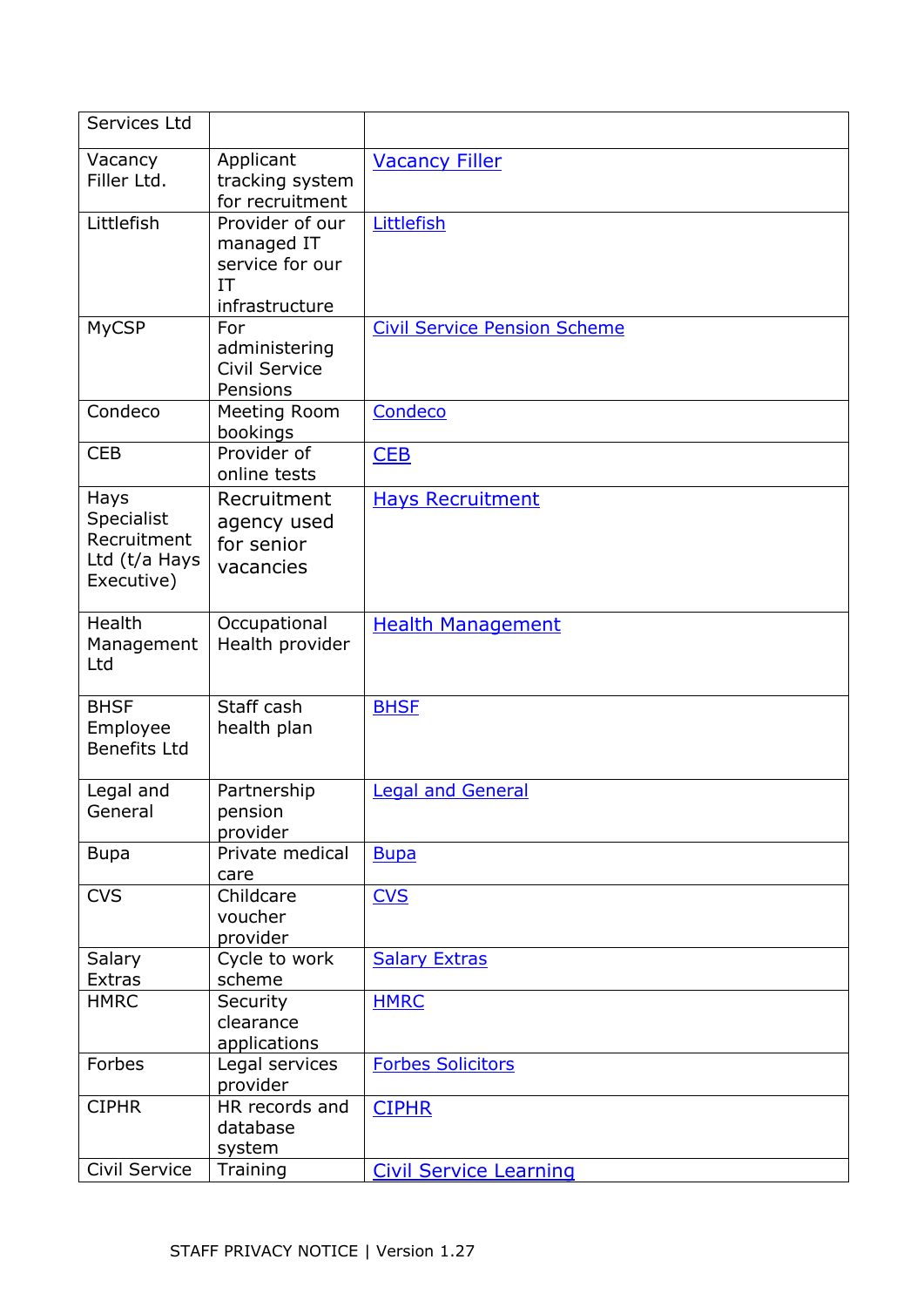| Learning                                               | provider                              |                          |
|--------------------------------------------------------|---------------------------------------|--------------------------|
| Learning<br>Pool                                       | Training<br>provider                  | <b>Learning Pool</b>     |
| Brightwave                                             | Training<br>provider                  | <b>Brightwave</b>        |
| <b>Restore Plc</b>                                     | Document<br>Storage                   | <b>Restore</b>           |
| Snap<br>Surveys                                        | <b>Staff Surveys</b>                  | <b>Snap Surveys</b>      |
| Wiley                                                  | <b>DiSC</b><br>assessments            | <b>Wiley</b>             |
| Canon                                                  | Printing<br>services                  | Canon                    |
| Halo                                                   | IT ticketing<br>software              | <b>Halo ITSM</b>         |
| <b>TMSDI</b>                                           | TMS profiles                          | tmsdi                    |
| Revealing<br>Reality                                   | Research<br>Function<br>Development   | <b>Revealing Reality</b> |
| Clear<br>Company                                       | Equality and<br>Diversity<br>auditors | <b>Clear Company</b>     |
| Microsoft                                              | MMD and<br>software                   | Microsoft                |
| Exela<br>Technologies                                  | Digital<br>mailroom                   | <b>Exela</b>             |
| <b>Skillsoft</b>                                       | e-Learning<br>provider                | <b>Skillsoft</b>         |
| <b>FSP</b><br>Consulting<br><b>Services</b><br>Limited | Pulse 360                             | <b>FSP</b>               |

## **Version History**

| <b>Version</b> | <b>Date</b> | <b>Amended by</b>          | <b>Comments</b>                                                                        |
|----------------|-------------|----------------------------|----------------------------------------------------------------------------------------|
| V1.11          |             | 10/06/2021 Steven Johnston | Addition of version history control.<br>Update to Resources to help with<br>your work. |
| V1.12          |             | 14/06/2021 Steven Johnston | References to GDPR changed to<br>UK GDPR.                                              |
| v1.13          |             | 10/08/2021 Tiffany Higgins | <b>MHFA Mental Health First Aiders</b>                                                 |
| v1.14          |             | 26/08/2021 Steven Johnston | Addition of leadership<br>development profiles. TMSDI<br>added to list of processors.  |